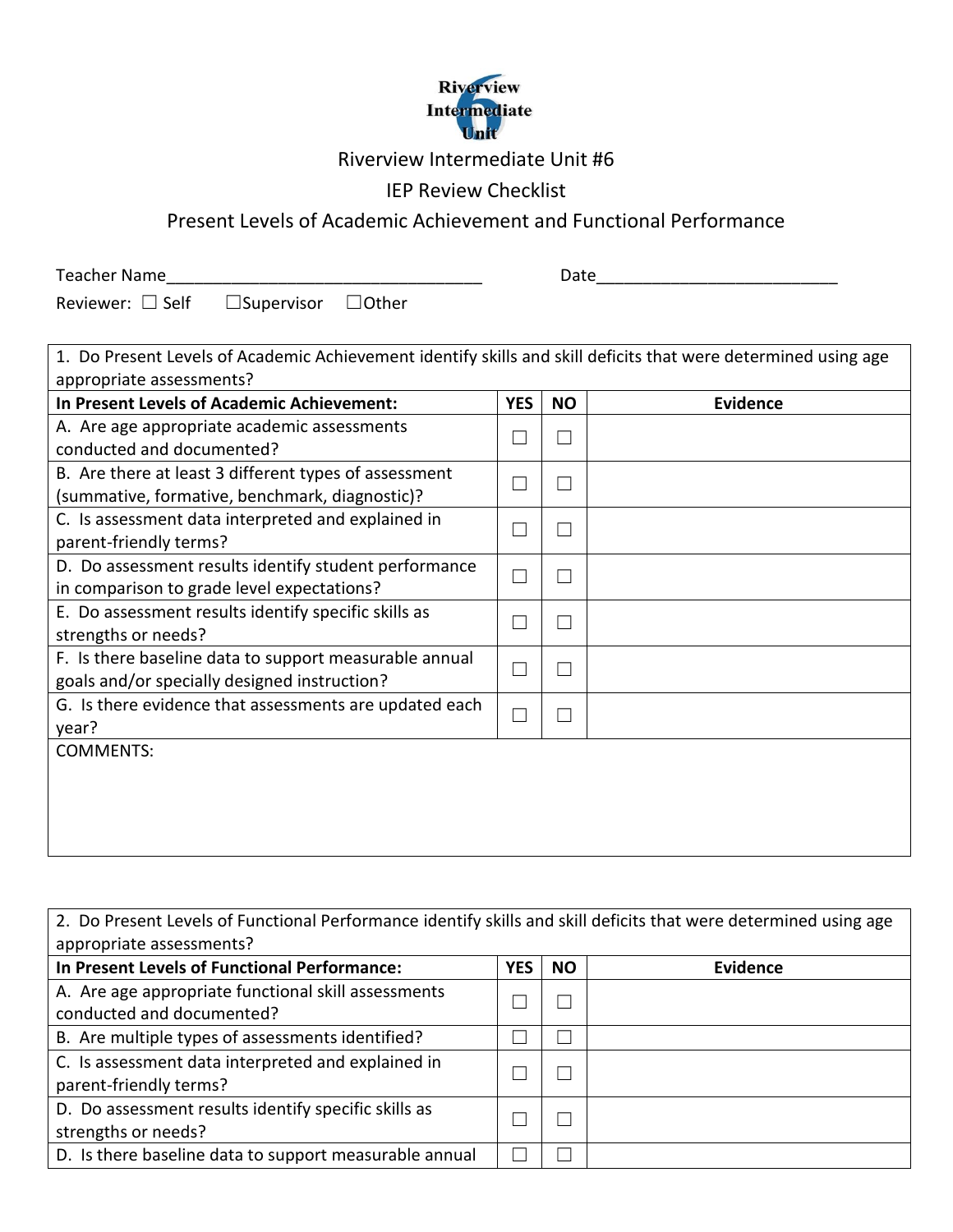| goals and/or specially designed instruction?           |  |  |
|--------------------------------------------------------|--|--|
| E. Is there evidence that assessments are updated each |  |  |
| year?                                                  |  |  |
| <b>COMMENTS:</b>                                       |  |  |
|                                                        |  |  |
|                                                        |  |  |
|                                                        |  |  |
|                                                        |  |  |

| In Present Levels related to current post-secondary                                              | <b>YES</b> | <b>NO</b> | <b>Evidence</b> |
|--------------------------------------------------------------------------------------------------|------------|-----------|-----------------|
| transition goals:                                                                                |            |           |                 |
| A. Are age appropriate transition assessments<br>conducted and documented?                       |            |           |                 |
| B. Is assessment data interpreted and explained in<br>parent-friendly terms?                     |            |           |                 |
| C. Is each goal area (post-secondary education,<br>employment and independent living) addressed? |            |           |                 |
| D. Is agency involvement addressed?                                                              |            |           |                 |
| E. Is there data to support post-secondary goals?                                                |            |           |                 |
| F. Is there evidence that assessments are updated each<br>year?                                  |            |           |                 |
| <b>COMMENTS:</b>                                                                                 |            |           |                 |

| 4. Has parent input been obtained and documented?                         |            |           |          |
|---------------------------------------------------------------------------|------------|-----------|----------|
| In Parental concerns for enhancing the education of the                   | <b>YES</b> | <b>NO</b> | Evidence |
| student:                                                                  |            |           |          |
| A. Is parent input sought regarding the student's<br>strengths and needs? |            |           |          |
| B. Is parent input summarized?                                            |            |           |          |
| <b>COMMENTS:</b>                                                          |            |           |          |